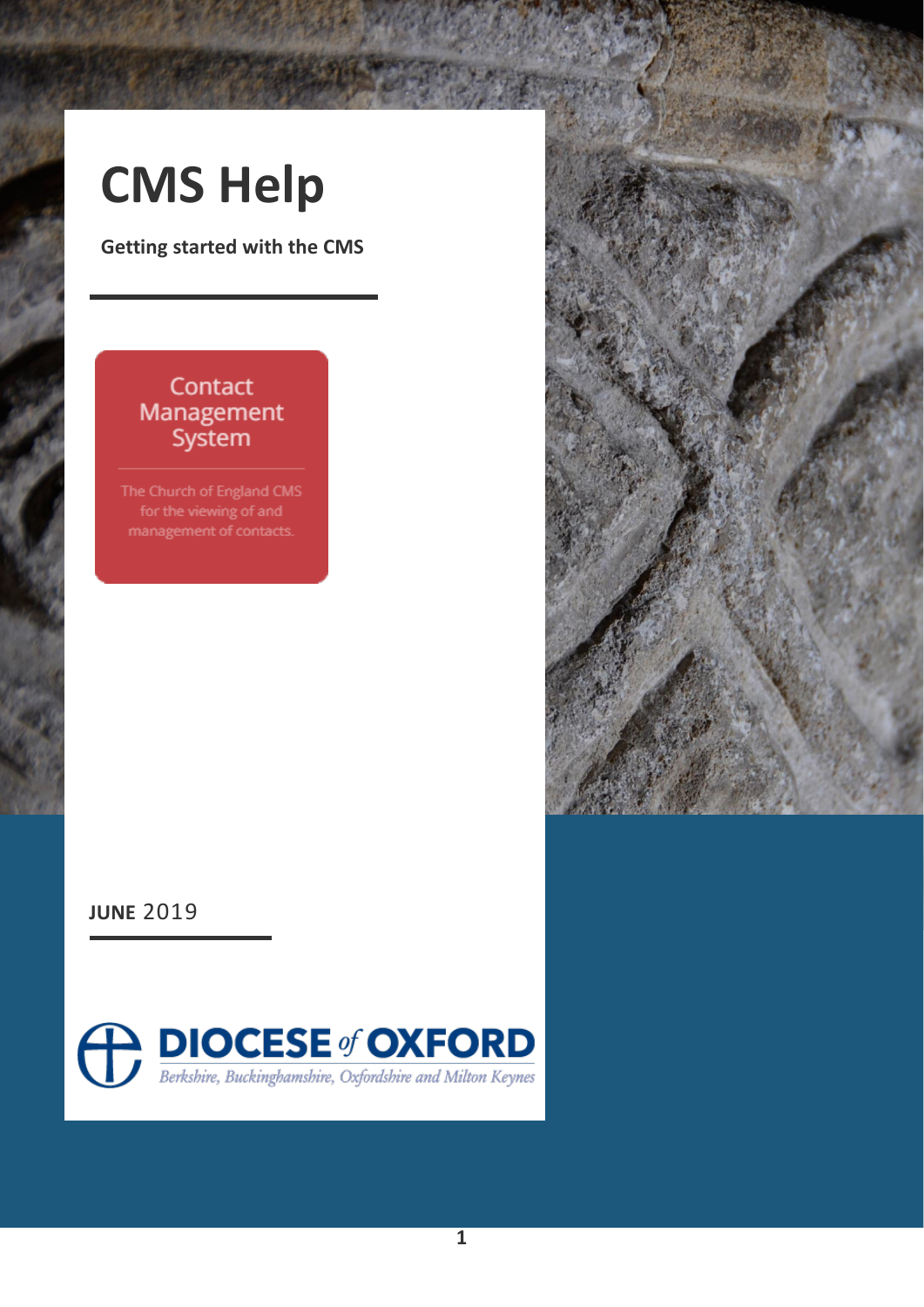### **Introduction**

#### Getting started with the CMS

**The Contact Management System (CMS) is the replacement for the diocesan directory or "People Database" and the website parishinfo.org.**

You can use the CMS to look up and contact people who have particular posts in particular places in the diocese.

#### **There are three prerequisites for gaining access to the CMS...**

- 1.) to be in it yourself. (e.g. a postholder in the diocese or a *parishinfo.org* user)
- 2.) have an activated *CofE portal* account (read walkthrough 1).
- 3.) have requested and been granted access to the CMS part of the portal (read walkthrough 2).

**Note:** If you used *parishinfo.org* previously your old login will *not* work.

Most people find using the CMS is easier than the *People Database* but it is not a likefor-like replacement, some elements of the old database have not been carried over and you may need to adjust your workflow or seek extra help.

When you first access the CMS you will only have basic access, we will assign you greater permissions as required.

#### **Getting More Help**

We are here to help, and happy to offer support by email or phone but please ensure you have read this document in full before seeking assistance.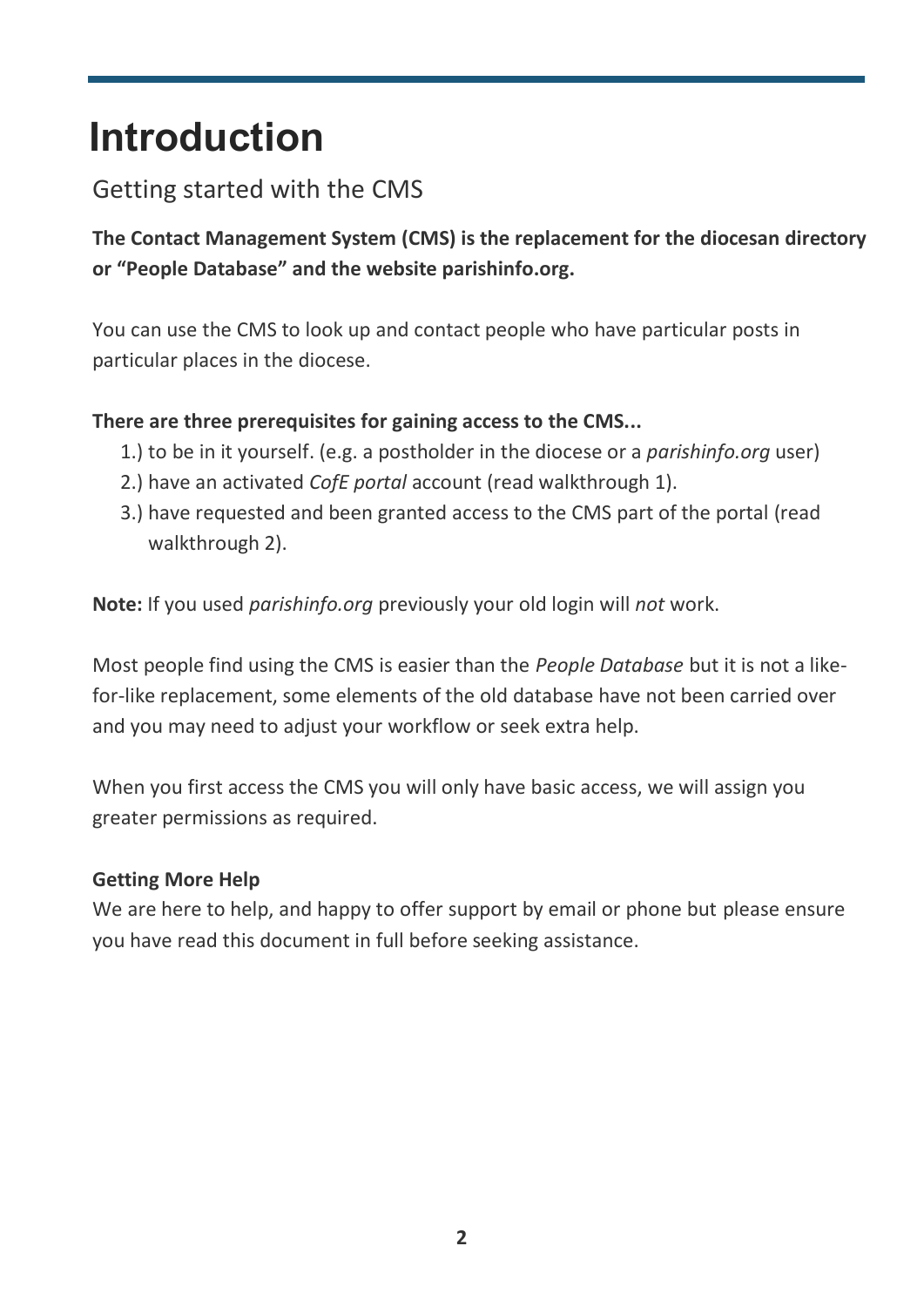## **Walkthrough 1**

Login to the CofE Portal

The CofE portal gives access to lots of CofE services, including our directory.

Begin by visiting the following website in any browser: **[cofeportal.org](https://cofeportal.org/)**.

| Sign in                             |                     |
|-------------------------------------|---------------------|
| Email Address / Username            |                     |
| Password                            |                     |
| Remember me                         | Forgotten password? |
| Sign in                             |                     |
| Register for an account             |                     |
| Not received your activation email? |                     |

You will need to sign in to the portal. If you do not have a login follow the link to **[Register for an account](https://cofeportal.org/register)**.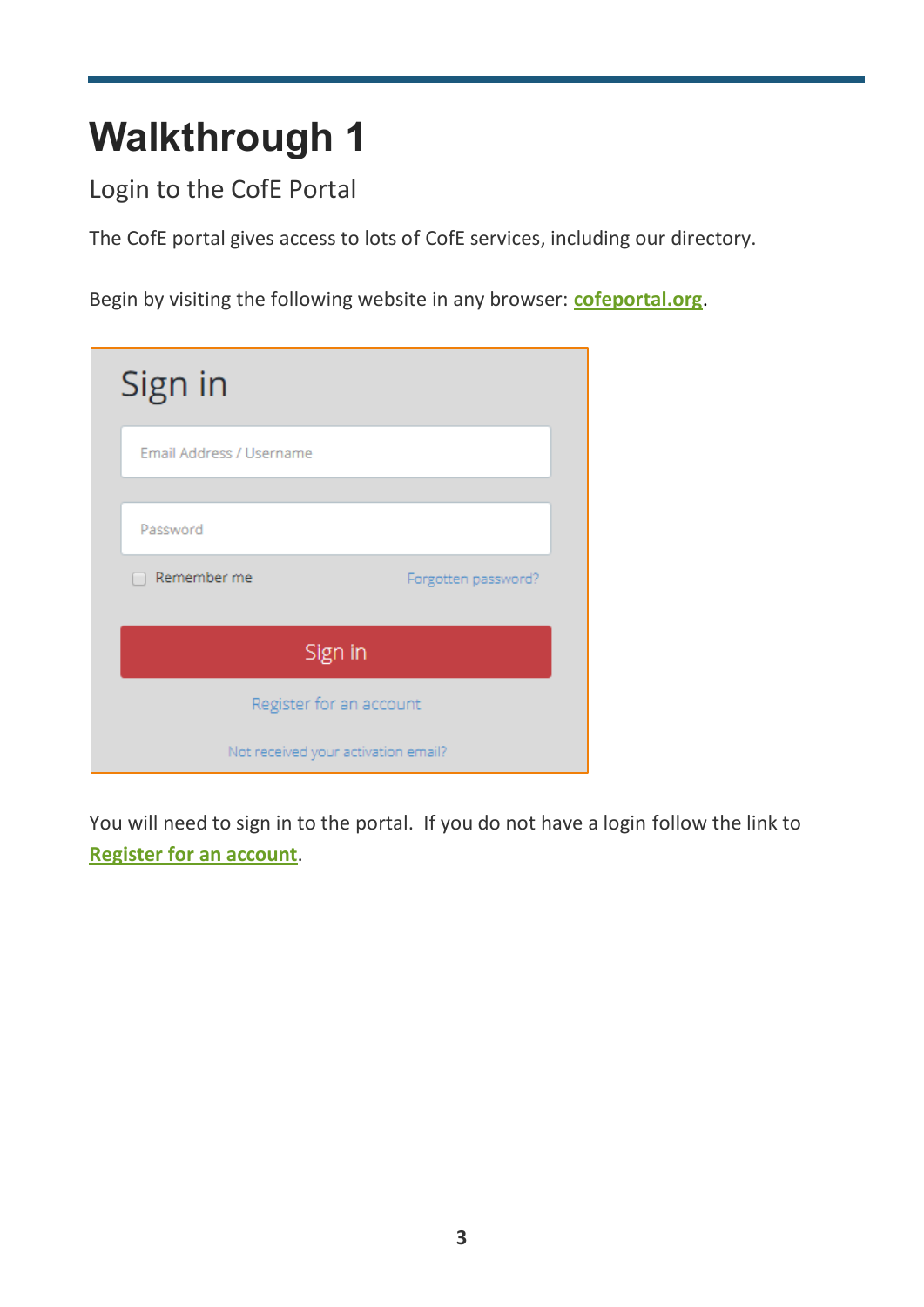| Register                                                                       |  |
|--------------------------------------------------------------------------------|--|
| First name                                                                     |  |
| Last name                                                                      |  |
| Email address                                                                  |  |
| Password                                                                       |  |
| Please include a number and a capital letter and use at least 8<br>characters. |  |
| Confirm password                                                               |  |
| Register                                                                       |  |
| Back to the sign in page                                                       |  |

Complete the form fields as requested.

If you are already in the directory it would be best to use the same email address that will be registered within the database. You can use another email address, but this may slow the process of verification up while we match you to the entry in the directory.

The password needs a number, Capital Letter and have at least 8 characters. Type one or [create one here.](https://www.oxford.anglican.org/cms/passwords/)

After submitting the registration form you should receive an email containing an activation link. Click on the activation link to validate the CofE Portal account. This will take you to a sign on page, where you should sign in with your email address and the password you set a moment ago.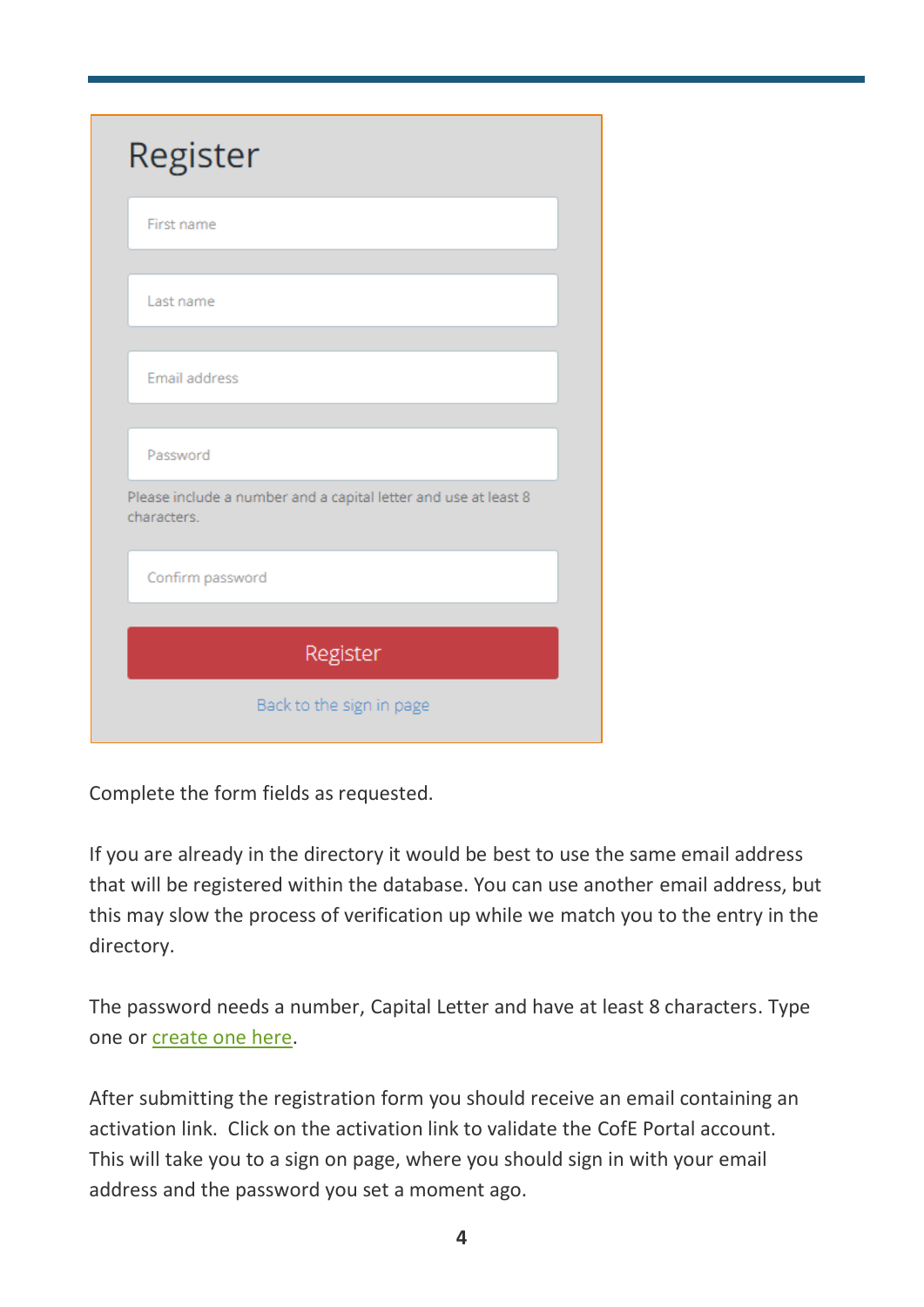**Tip:** If prompted by your browser to save the password we recommend doing so.

When you have successfully logged into the Portal you should see a series of panels. The contact management system (our directory) is the first one.



#### **Optional : Hide some tabs**

Click on "manage your panels" and turn off any panels you do not need to see. Close the manage panels pop-up.

That's the end of the first walkthrough. Read the next section (Walkthrough 2) to request access to the CMS itself.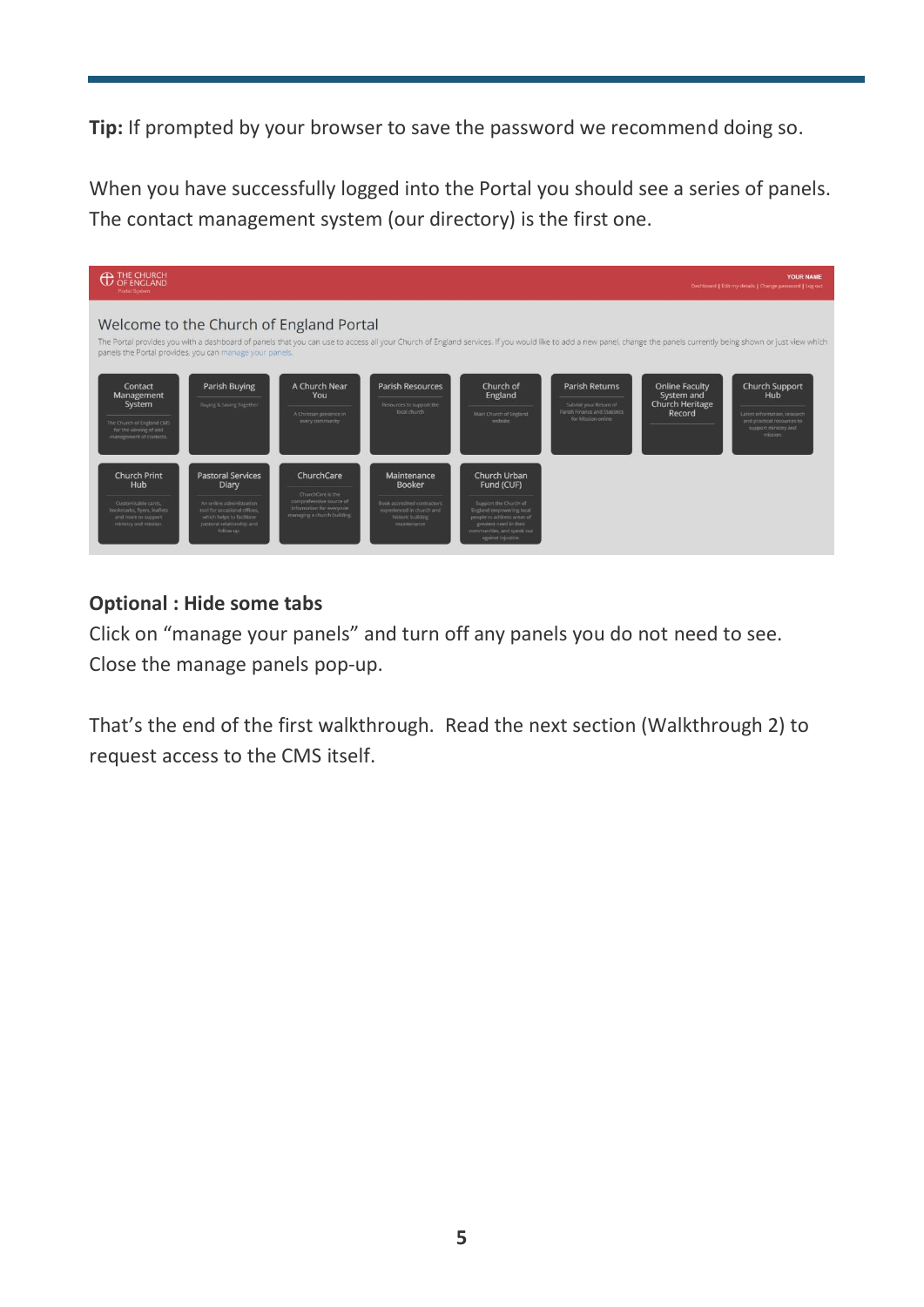# **Walkthrough 2**

Request CMS access

On the CofE Portal click the tile labelled "Contact Management System."



In the left-hand sidebar click "[Request CMS Access](https://cms.cofeportal.org/access)".

On the next screen complete the form as requested.

| <b>4 REQUEST CMS ACCESS</b>                                                                                                                 |                                                   |  |
|---------------------------------------------------------------------------------------------------------------------------------------------|---------------------------------------------------|--|
| <b>REQUEST CMS ACCESS</b>                                                                                                                   |                                                   |  |
| Please fill in the form below to request full access to the Contact Management System (CMS) for any diocese you are part of. U<br>approval. |                                                   |  |
| <b>Request CMS access</b>                                                                                                                   |                                                   |  |
| Diocese *                                                                                                                                   | Select<br>♦                                       |  |
|                                                                                                                                             | Select the diocese you wish to request access to. |  |
| Your parish (optional)                                                                                                                      | Select<br>÷                                       |  |
| Your postcode *                                                                                                                             | Postcode                                          |  |
|                                                                                                                                             | Request access                                    |  |
|                                                                                                                                             |                                                   |  |

Click **Request access**. We will receive the request and action it as quickly as possible.

**Note:** If the Diocese of Oxford does not appear in the drop down list of dioceses it means you have already requested access.